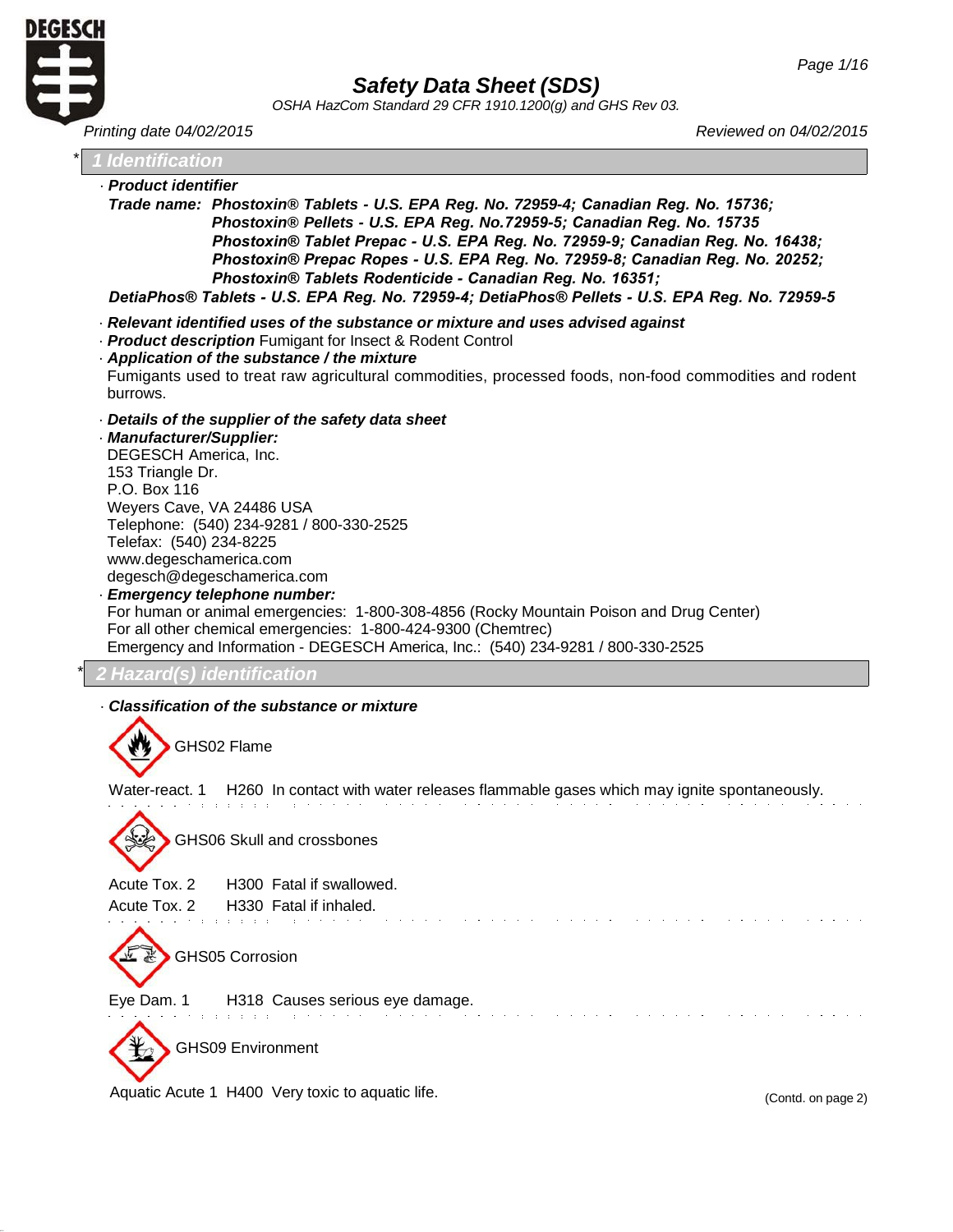*OSHA HazCom Standard 29 CFR 1910.1200(g) and GHS Rev 03.*

*Printing date 04/02/2015 Reviewed on 04/02/2015*

*Trade name: Phostoxin® Tablets - U.S. EPA Reg. No. 72959-4; Phostoxin® Pellets - U.S. EPA Reg. No. 72959-5; Phostoxin® Tablet Prepac - U.S. EPA Reg. No. 72959-9; Phostoxin® Prepac Ropes - U.S. EPA Reg. No. 72959-8; DetiaPhos® Tablets - U.S. EPA Reg. No. 72959-4; DetiaPhos® Pellets - U.S. EPA Reg. No. 72959-5*



Skin Irrit. 2 H315 Causes skin irritation.

- · *Label elements*
- · *GHS label elements*
- The product is classified and labeled according to the Globally Harmonized System (GHS).
- · *Hazard pictograms*



- · *Signal word* Danger
- · *Hazard-determining components of labeling:*
- Aluminum Phosphide Ammonium Carbamate **Proprietary**
- · *Hazard statements*

In contact with water releases flammable gases which may ignite spontaneously.

Fatal if swallowed or if inhaled. Causes skin irritation.

Causes serious eye damage. Very toxic to aquatic life.

· *Precautionary statements*

Keep away from any possible contact with water, because of violent reaction and possible flash fire. Do not breathe dust/fume/gas/mist/vapors/spray.

Wear respiratory protection.

Wear protective gloves / eye protection / face protection.

Avoid release to the environment.

Wash thoroughly after handling.

Do not eat, drink or smoke when using this product.

If swallowed: Immediately call a poison center/doctor.

If in eyes: Rinse cautiously with water for several minutes. Remove contact lenses, if present and easy to do. Continue rinsing.

Specific treatment is urgent (see supplementary first aid instructions on this Safety Data Sheet).

Take off contaminated clothing and wash before reuse.

IF INHALED: Remove victim to fresh air and keep at rest in a position comfortable for breathing.

If skin irritation occurs: Get medical advice/attention.

In case of fire: Use for extinction: CO2, sand, extinguishing powder.

If on skin: Wash with plenty of water.

Collect spillage.

Store locked up.

Store in a well-ventilated place. Keep container tightly closed.

Store in a dry place. Store in a closed container.

Dispose of contents/container in accordance with local/regional/national/international regulations.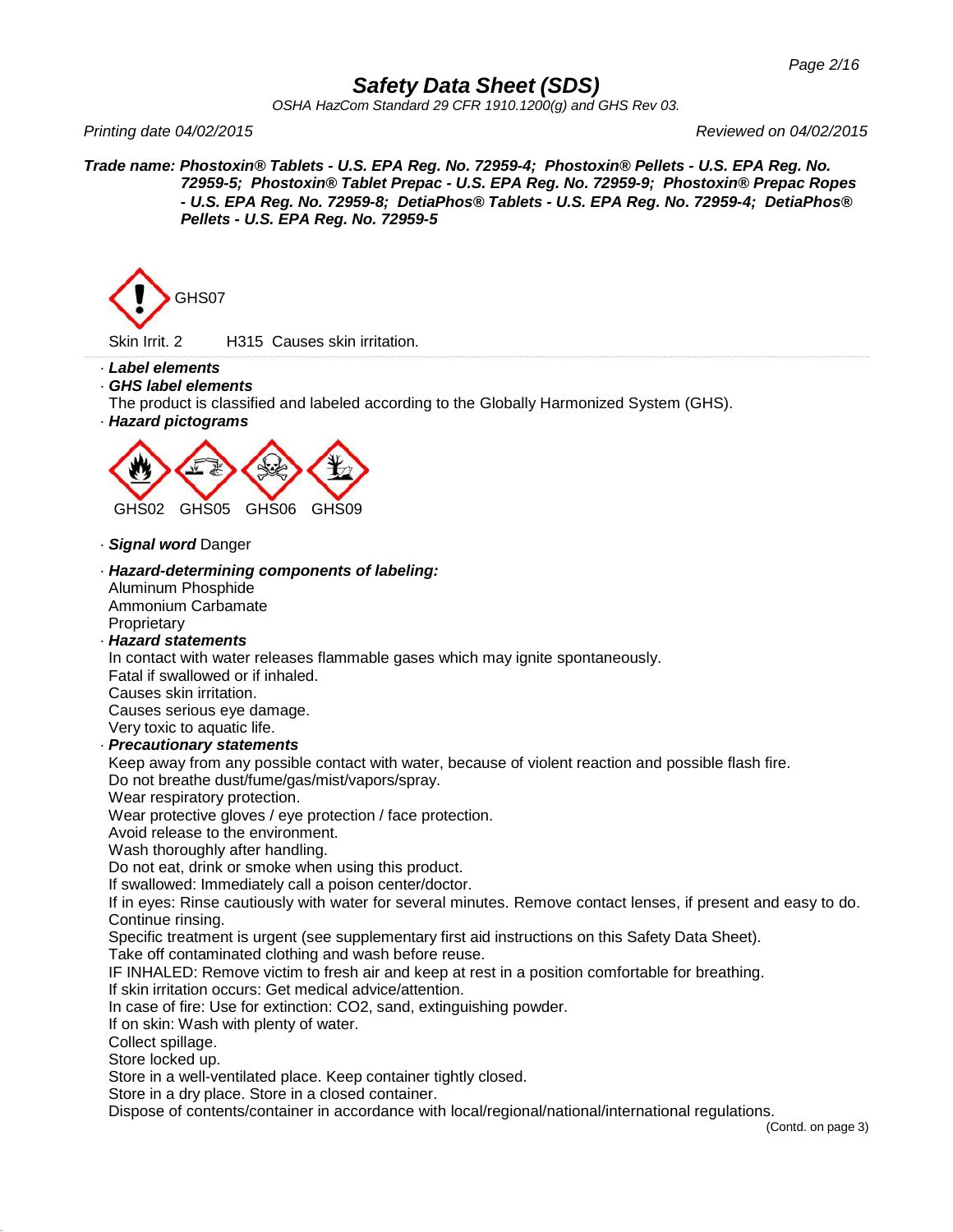*OSHA HazCom Standard 29 CFR 1910.1200(g) and GHS Rev 03.*

*Printing date 04/02/2015 Reviewed on 04/02/2015*

*Trade name: Phostoxin® Tablets - U.S. EPA Reg. No. 72959-4; Phostoxin® Pellets - U.S. EPA Reg. No. 72959-5; Phostoxin® Tablet Prepac - U.S. EPA Reg. No. 72959-9; Phostoxin® Prepac Ropes - U.S. EPA Reg. No. 72959-8; DetiaPhos® Tablets - U.S. EPA Reg. No. 72959-4; DetiaPhos® Pellets - U.S. EPA Reg. No. 72959-5*

· *Unknown acute toxicity:*

13.3 percent of the mixture consists of ingredient(s) of unknown toxicity.

- · *Classification system:*
- · *NFPA ratings (scale 0 - 4)*



The substance demonstrates unusual reactivity with water.

· *HMIS-ratings (scale 0 - 4)*

| <b>HEALTH</b> | $^*$ 4 | Health = $*4$               |
|---------------|--------|-----------------------------|
| <b>FIRE</b>   |        | $ 4 $ Fire = 4              |
|               |        | REACTIVITY 2 Reactivity = 2 |

· *Other hazards* None known

\* *3 Composition/information on ingredients*

#### · *Chemical characterization: Mixtures*

· *Description:* Mixture of substances listed below with nonhazardous additions.

| · Dangerous Components: |                                                                                                   |              |  |
|-------------------------|---------------------------------------------------------------------------------------------------|--------------|--|
| CAS: 20859-73-8         | Aluminum Phosphide                                                                                | 55%          |  |
| RTECS: BD 1400000       | Water-react. 1, H260; $\diamondsuit$ Acute Tox. 2, H300; $\diamondsuit$ Aquatic Acute 1,<br>H400  |              |  |
| CAS: 1111-78-0          | Ammonium Carbamate                                                                                | Proprietary% |  |
|                         | Eye Dam. 1, H318; $\Diamond$ Acute Tox. 4, H302; Skin Irrit. 2, H315;<br>Aquatic Acute 3, H402    |              |  |
| RTECS: BD 1200000       | Proprietary                                                                                       | $2 - 12%$    |  |
|                         | $\diamondsuit$ STOT SE 3, H335                                                                    |              |  |
|                         | Proprietary                                                                                       | $2 - 12%$    |  |
|                         | STOT SE 3, H335                                                                                   |              |  |
|                         | Proprietary                                                                                       | $2 - 12%$    |  |
|                         | Carc. 2, H351; 1 Acute Tox. 4, H302; Skin Irrit. 2, H315; STOT SE<br>3, H335; Eye Irrit. 2B, H320 |              |  |

#### · *Additional information:*

Phostoxin Tablets, Phostoxin Pellets, Phostoxin Tablet Prepac, Phostoxin Prepac Ropes, DetiaPhos Tablets and DetiaPhos Pellets react with water to produce phosphine (hydrogen phosphide, PH3, CAS No. 7803-51- 2) as shown in Equation 1. Phostoxin and DetiaPhos products are formulated with 55% aluminum phosphide and also contains ammonium carbamate (AC) and inert ingredients. Ammonium carbamate decomposes to liberate ammonia (CAS No. 7664-41-7) and carbon dioxide (CAS No. 124-38-9) as shown in Equation 2.

- 1) AlP + 3H2O ---> Al(OH)3 + PH3
- 2) NH2COONH4 ---> 2NH3 + CO2

(Contd. on page 4)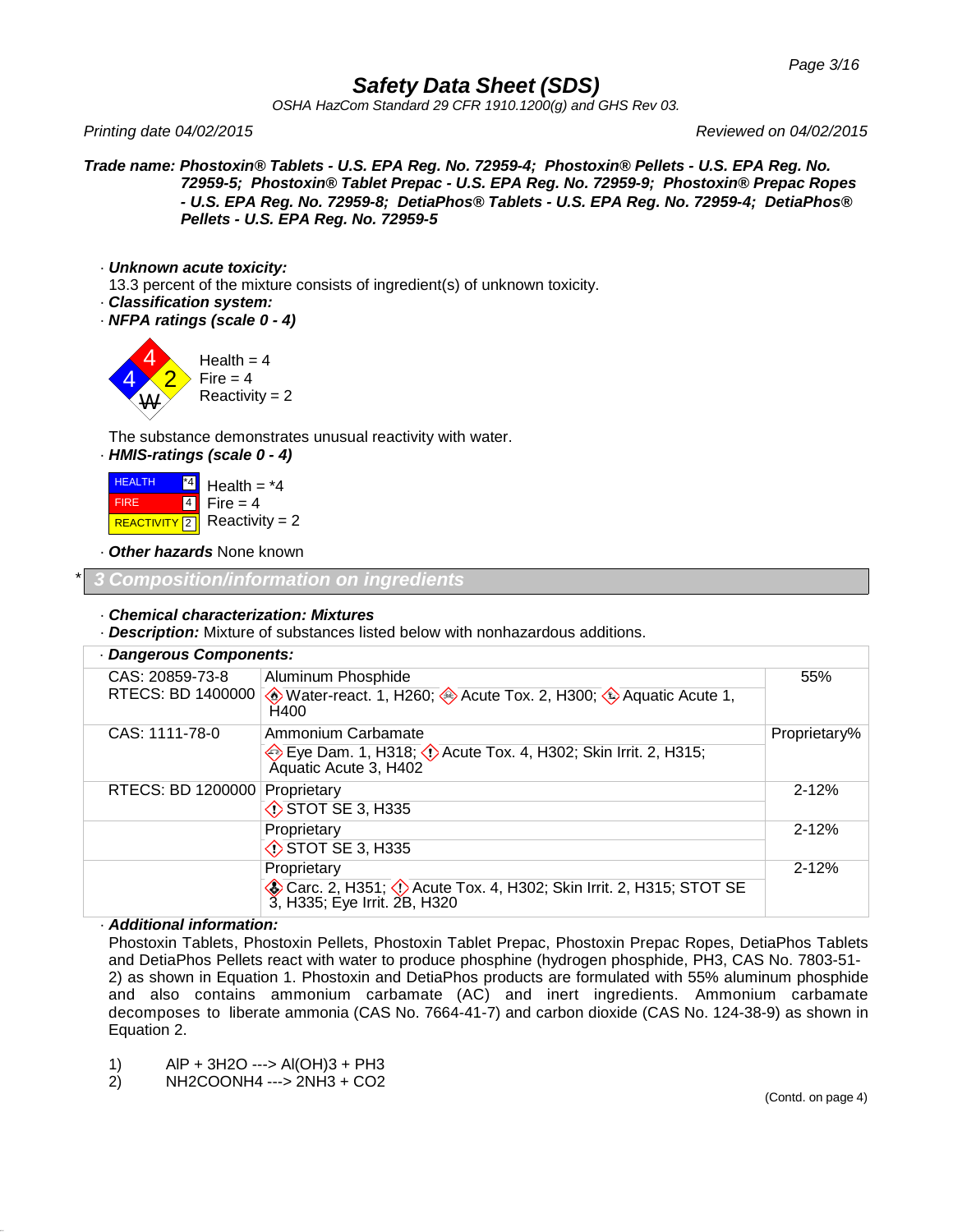*OSHA HazCom Standard 29 CFR 1910.1200(g) and GHS Rev 03.*

*Printing date 04/02/2015 Reviewed on 04/02/2015*

*Trade name: Phostoxin® Tablets - U.S. EPA Reg. No. 72959-4; Phostoxin® Pellets - U.S. EPA Reg. No. 72959-5; Phostoxin® Tablet Prepac - U.S. EPA Reg. No. 72959-9; Phostoxin® Prepac Ropes - U.S. EPA Reg. No. 72959-8; DetiaPhos® Tablets - U.S. EPA Reg. No. 72959-4; DetiaPhos® Pellets - U.S. EPA Reg. No. 72959-5*

#### \* *4 First-aid measures*

#### · *Description of first aid measures*

· *General information:*

Symptoms of overexposure are headache, dizziness, nausea, difficult breathing, vomiting, and diarrhea. In ALL cases of overexposure, get medical attention immediately. Take victim to a doctor or emergency treatment facility.

Have product container label and applicator's manual with you when calling a poison control center, doctor, or when going for treatment.

#### · *After inhalation:*

Get exposed person to fresh aid. If person is not breathing, call 911 or an ambulance, then give artificial respiration, preferably by mouth to mouth, if possible. Contact a poison control center or doctor for treatment advice.

#### · *After skin contact:*

Take off contaminated clothing immediately. Rinse skin immediately with plenty of water for 15-20 minutes. Call a poison control center or doctor for treatment advice.

#### · *After eye contact:*

Hold eye open and rinse slowly and gently with water for 15-20 minutes. Remove contact lenses, if present, after the first 5 minutes, then continue rinsing eyes. Call a poison control center or doctor for treatment advice.

#### · *After swallowing:*

Call a poison control center or doctor immediately for treatment advice. Have person sip a glass of water if able to swallow. Do not give anything by mouth to an unconscious person. Do not induce vomiting unless told to by a poison control center or doctor.

· *Information for doctor:*

### · *Most important symptoms and effects, both acute and delayed*

Aluminum phosphide fumigant products react with moisture from the air, acids and many other liquids to release phosphine gas (hydrogen phosphide, PH3). Mild exposure by inhalation causes malaise (indefinite feeling of sickness), headache, ringing in the ears, fatigue, nausea and pressure in the chest which is relieved by removal to fresh air. Moderate poisoning causes weakness, vomiting, pain just above the stomach, chest pain, diarrhea and dyspnea (difficulty breathing). Symptoms of severe poisoning may occur within a few hours to several days resulting in pulmonary edema and may lead to dizziness, cyanosis, unconsciousness, and death.

### · *Indication of any immediate medical attention and special treatment needed* No further relevant information available.

### \* *5 Fire-fighting measures*

### · *Extinguishing media*

- · *Suitable extinguishing agents:* CO2, sand, extinguishing powder. Do not use water.
- · *For safety reasons unsuitable extinguishing agents:* Water

#### · *Special hazards arising from the substance or mixture*

Phosphine (hydrogen phosphide, PH3)-air mixtures at concentrations above the LEL of 1.8% v/v (18,000 ppm) may ignite spontaneously. Ignition of high concentrations of phosphine gas (hydrogen phosphide, PH3) can product a very energetic reaction. Explosions can occur under these conditions and may cause severe personal injury. Never allow the buildup of phosphine gas (hydrogen phosphide, PH3) to exceed explosive concentrations. Open containers of metal phosphides in open air only and never in a flammable atmosphere. Do not confine spent or partially spent dust from metal phosphide fumigants as the slow release of phosphine gas (hydrogen phosphide, PH3) from these materials may result in the formation of an explosive atmosphere. Spontaneous ignition may occur if large quantities of aluminum phosphide are piled in contact with liquid water. This is particularly true if quantities of these materials are placed in an environment which can provide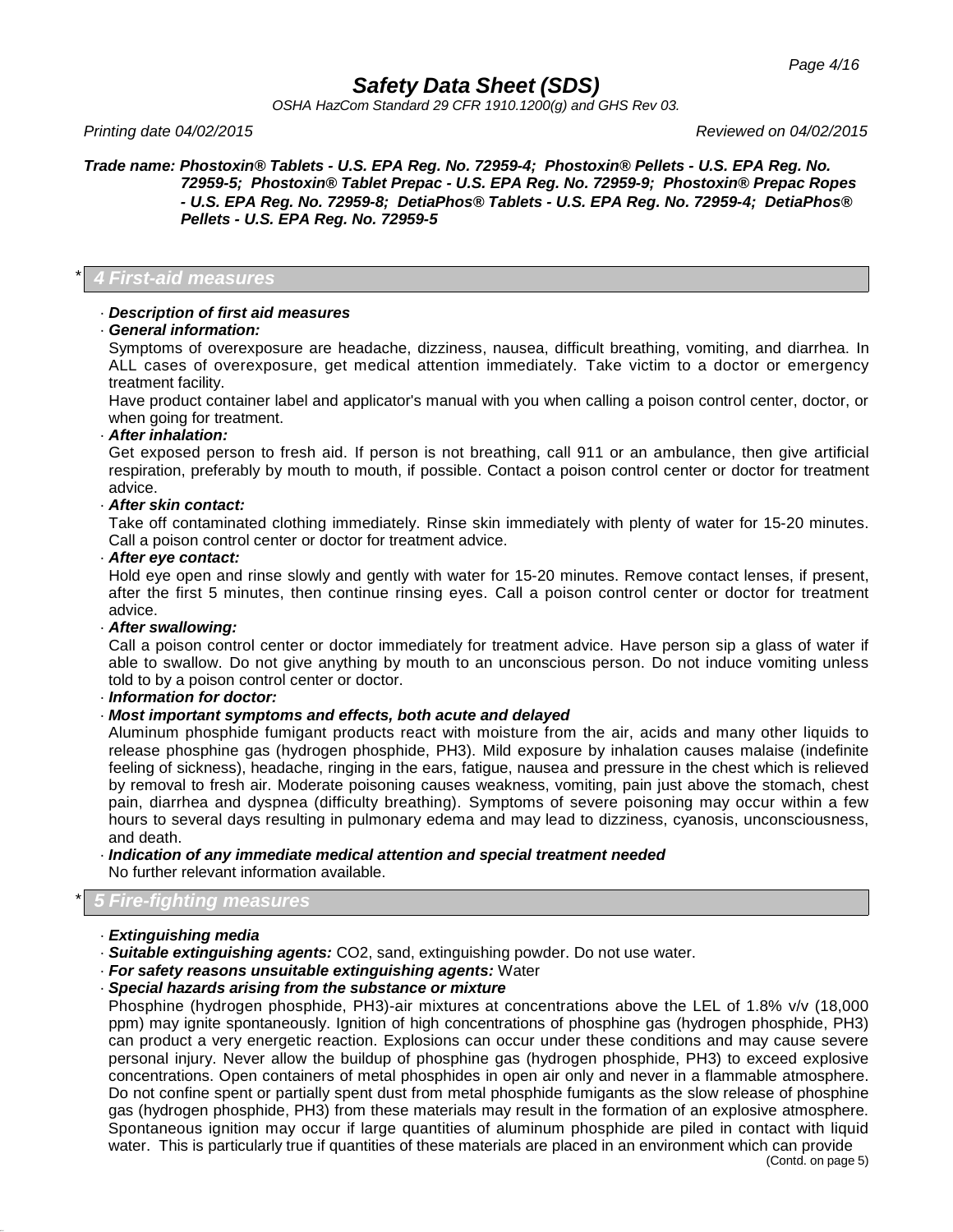*OSHA HazCom Standard 29 CFR 1910.1200(g) and GHS Rev 03.*

*Printing date 04/02/2015 Reviewed on 04/02/2015*

#### *Trade name: Phostoxin® Tablets - U.S. EPA Reg. No. 72959-4; Phostoxin® Pellets - U.S. EPA Reg. No. 72959-5; Phostoxin® Tablet Prepac - U.S. EPA Reg. No. 72959-9; Phostoxin® Prepac Ropes - U.S. EPA Reg. No. 72959-8; DetiaPhos® Tablets - U.S. EPA Reg. No. 72959-4; DetiaPhos® Pellets - U.S. EPA Reg. No. 72959-5*

partial confinement of the hydrogen phosphide gas liberated by hydrolysis.

If incinerated, product will release the following toxic materials: Oxides of aluminum, phosphorous, nitrogen (NOx), carbon, phosphine gas (hydrogen phosphide, PH3), ammonia and phosphoric acid.

#### · *Advice for firefighters*

Aluminum phosphide is not flammable by itself. However, it reacts readily with water to produce phosphine gas (hydrogen phosphide, PH3) which may ignite spontaneously in air at concentrations above its LEL of 1.8% v/v (18,000 ppm). The UEL of phosphine gas (hydrogen phosphide, PH3) is unknown.

#### · *Protective equipment:*

As in any fire, wear self-contained breathing apparatus pressure-demand (NIOSH approved or equivalent), and full protective gear to prevent contact with skin and eyes.

Wear a NOISH/MSHA approved full-face gas mask – phosphine gas canister combination may be used at levels up to 15 ppm or following manufacturers' use conditions instructions for escape. Above 15 ppm or in situations where the phosphine gas concentration is unknown, a NIOSH/MSHA approved SCBA must be worn.

### \* *6 Accidental release measures*

### · *Personal precautions, protective equipment and emergency procedures*

Respiratory protection will most likely be required during cleanup of spilled aluminum phosphide fumigants. If the concentration of phosphine (hydrogen phosphide, PH3) is unknown, NIOSH/MSHA approved SCBA or its equivalent must be worn. Full-face gas mask canister combinations may only be worn at concentrations no higher than 15 ppm.

### · *Environmental precautions:*

Inform respective authorities in case of seepage into water course or sewage system.

### · *Methods and material for containment and cleaning up:*

If possible, dispose of spilled material by use according to label instructions. Freshly spilled material which has not been contaminated by water or foreign matter may be placed back into its original or other air-tight container. Punctured flasks, pouches or containers may be temporarily repaired using aluminum tape. If the age of the spill is unknown or if the product has been contaminated with soil, debris, water, etc., gather up the spillage in small open buckets having a capacity no larger than about 1 gallon. Do not add more than about 1 to 1.5 kg (2 to 3 lbs.) to a bucket. If on-site wet-deactivation is not feasible, transport the uncovered buckets in open vehicles to a suitable area.

Small amounts of spillage, from about 4 to 8 kg (9 to 18 lbs.) may be spread out over the ground in an open area to be deactivated by atmospheric moisture. Alternatively, spilled aluminum phosphide fumigants may be deactivated by the wet method as described in the following:

Wet Deactivation of Spilled Phostoxin & DetiaPhos Products:

1. Deactivating solution is prepared by adding the appropriate amount of low sudsing detergent to water in a drum or other suitable container. A 2% solution or 4 cups of detergent in 30 gallons is suggested. The container should be filled with deactivating solution to within a few inches of the top.

2. The material is added slowly to the deactivating solution and stirred so as to thoroughly wet all of the product. This should be carried out in open air and respiratory protection may be required. At no time should the deactivation drum be covered.

3. No more than about 45 to 50 lbs. of Phostoxin or DetiaPhos should be added to 15 gallons of waterdetergent mixture. Prepacs and Ropes may ignite during wet deactivation if they are allowed to float to the surface. Add weights or otherwise ensure that Phostoxin or DetiaPhos products stay submerged until deactivation is completed.

4. Allow the mixture to stand, with occasional stirring, for about 36 hours. The resultant slurry of dust or packaged product will then be safe for disposal.

5. Dispose of the slurry of deactivated material, with or without preliminary decanting, at a sanitary landfill or other suitable site approved by local authorities. Where permissible, this slurry may be poured into a storm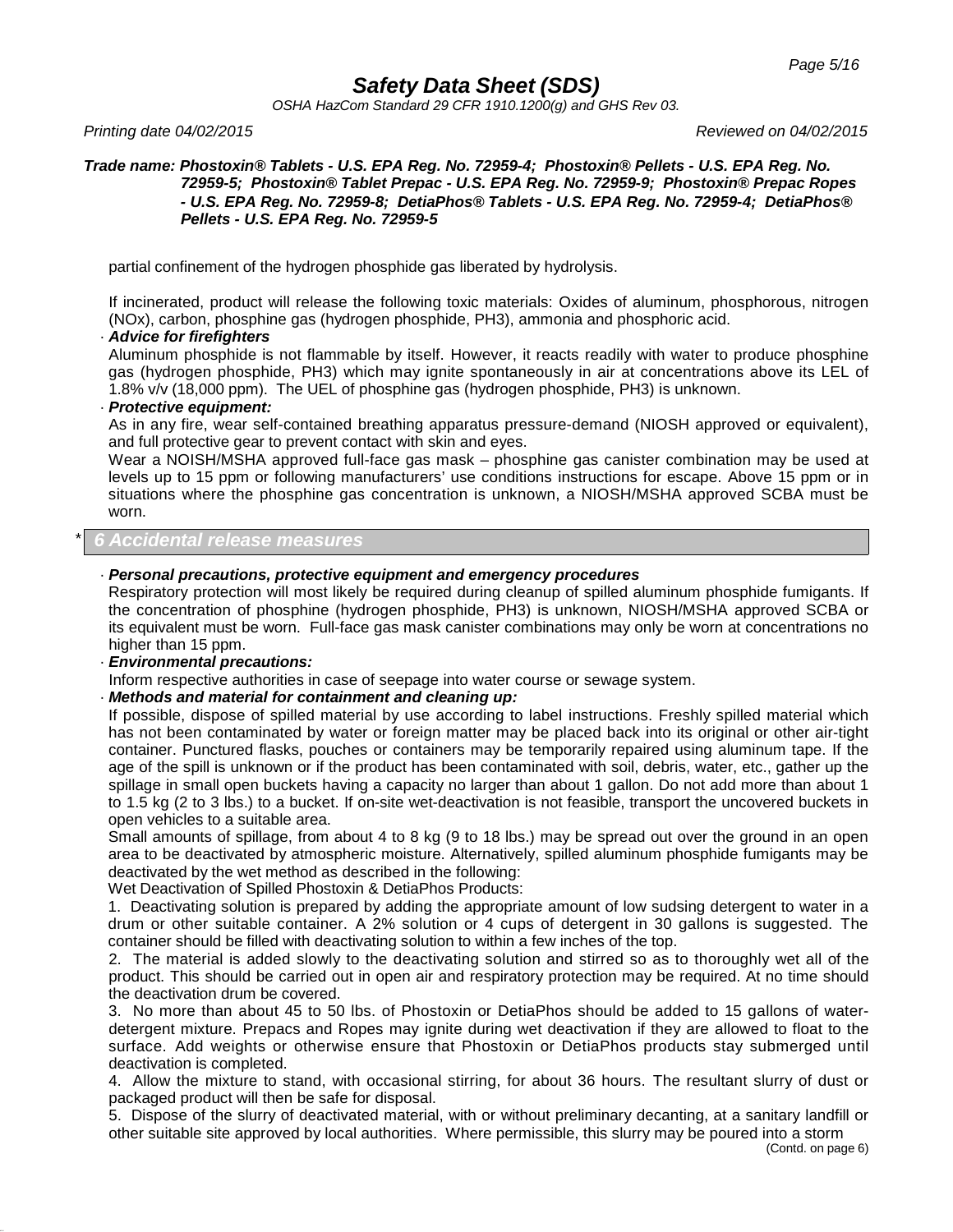*OSHA HazCom Standard 29 CFR 1910.1200(g) and GHS Rev 03.*

*Printing date 04/02/2015 Reviewed on 04/02/2015*

#### *Trade name: Phostoxin® Tablets - U.S. EPA Reg. No. 72959-4; Phostoxin® Pellets - U.S. EPA Reg. No. 72959-5; Phostoxin® Tablet Prepac - U.S. EPA Reg. No. 72959-9; Phostoxin® Prepac Ropes - U.S. EPA Reg. No. 72959-8; DetiaPhos® Tablets - U.S. EPA Reg. No. 72959-4; DetiaPhos® Pellets - U.S. EPA Reg. No. 72959-5*

sewer or out onto the ground.

If possible, dispose of spilled material by use according to label instructions. Freshly spilled material which has not been contaminated by water or foreign matter may be placed back into its original or other air-tight container. Punctured flasks, pouches or containers may be temporarily repaired using aluminum tape. If the age of the spill is unknown or if the product has been contaminated with soil, debris, water, etc., gather up the spillage in small open buckets having a capacity no larger than about 1 gallon. Do not add more than about 1 to 1.5 kg (2 to 3 lbs.) to a bucket. If on-site wet-deactivation is not feasible, transport the uncovered buckets in open vehicles to a suitable area.

Small amounts of spillage, from about 4 to 8 kg (9 to 18 lbs.) may be spread out over the ground in an open area to be deactivated by atmospheric moisture. Alternatively, spilled aluminum phosphide fumigants may be deactivated by the wet method as described in the following:

Wet Deactivation of Spilled Phostoxin & DetiaPhos Products:

1. Deactivating solution is prepared by adding the appropriate amount of low sudsing detergent to water in a drum or other suitable container. A 2% solution or 4 cups of detergent in 30 gallons is suggested. The container should be filled with deactivating solution to within a few inches of the top.

2. The material is added slowly to the deactivating solution and stirred so as to thoroughly wet all of the product. This should be carried out in open air and respiratory protection may be required. At no time should the deactivation drum be covered.

3. No more than about 45 to 50 lbs. of Phostoxin or DetiaPhos should be added to 15 gallons of waterdetergent mixture. Prepacs and Ropes may ignite during wet deactivation if they are allowed to float to the surface. Add weights or otherwise ensure that Phostoxin or DetiaPhos products stay submerged until deactivation is completed.

4. Allow the mixture to stand, with occasional stirring, for about 36 hours. The resultant slurry of dust or packaged product will then be safe for disposal.

5. Dispose of the slurry of deactivated material, with or without preliminary decanting, at a sanitary landfill or other suitable site approved by local authorities. Where permissible, this slurry may be poured into a storm sewer or out onto the ground.

### · *Reference to other sections*

See Section 7 for information on safe handling.

See Section 8 for information on personal protection equipment. See Section 13 for disposal information.

### \* *7 Handling and storage*

#### · *Handling:*

- · *Precautions for safe handling* Store in a cool, dry place in tightly closed containers.
- · *Information about protection against explosions and fires:*
- Protect from heat.

Keep ignition sources away - Do not smoke.

Protect against electrostatic charges.

Keep protective respiratory device available.

#### · *Conditions for safe storage, including any incompatibilities*

Store away from water, acids, bases, strong oxidizing agents and strong reducing agents. · *Storage:*

### · *Requirements to be met by storerooms and receptacles:*

Store products in a locked, dry, well-ventilated area away from heat. Post as a pesticide storage area. Do not store in buildings inhabited by humans or domestic animals.

· *Information about storage in one common storage facility:* Not required.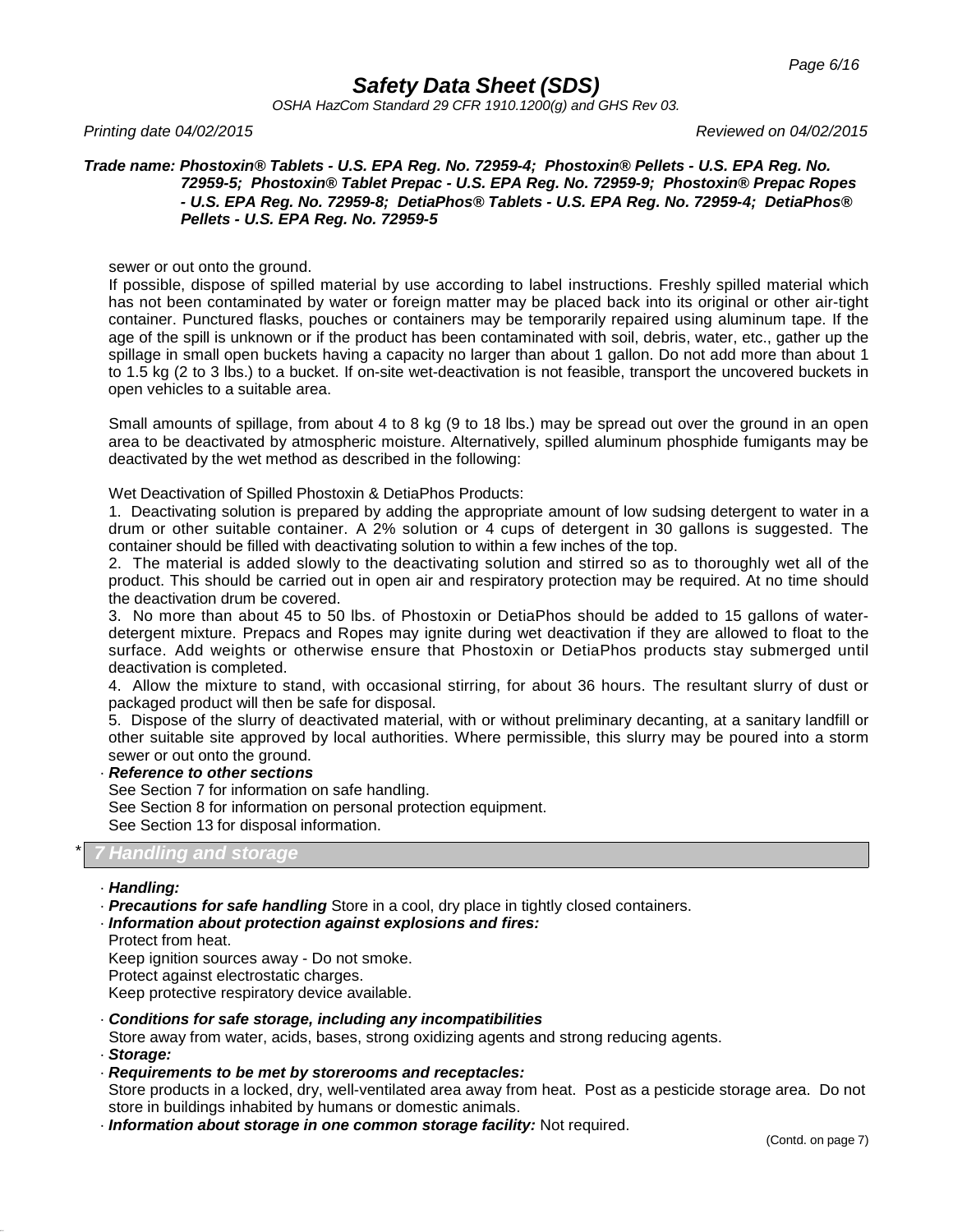*OSHA HazCom Standard 29 CFR 1910.1200(g) and GHS Rev 03.*

*Printing date 04/02/2015 Reviewed on 04/02/2015*

*Trade name: Phostoxin® Tablets - U.S. EPA Reg. No. 72959-4; Phostoxin® Pellets - U.S. EPA Reg. No. 72959-5; Phostoxin® Tablet Prepac - U.S. EPA Reg. No. 72959-9; Phostoxin® Prepac Ropes - U.S. EPA Reg. No. 72959-8; DetiaPhos® Tablets - U.S. EPA Reg. No. 72959-4; DetiaPhos® Pellets - U.S. EPA Reg. No. 72959-5*

· *Further information about storage conditions:*

Keep container tightly sealed.

Store in cool, dry conditions in well-sealed containers.

Protect from heat and direct sunlight.

· *Specific end use(s)* No further relevant information available.

#### \* *8 Exposure controls/personal protection*

- · *Additional information about design of technical systems:* No further data; see section 7.
- · *Control parameters*

All ventilation should be designed in accordance with OSHA standard (29 CFR 1910.94). Use local exhaust at filling zones and where leakage and dust formation is probable. Use mechanical (general) ventilation for storage areas. Use appropriate ventilation as required to keep Exposure Limits in Air below TLV & PEL limits.

|            | Components with occupational exposure limits:                                                        |
|------------|------------------------------------------------------------------------------------------------------|
|            | 20859-73-8 Aluminum Phosphide                                                                        |
|            | REL Long-term value: 2 mg/m <sup>3</sup><br>as Al                                                    |
|            | TLV Long-term value: 1* mg/m <sup>3</sup><br>as AI;*as respirable fraction                           |
|            | Proprietary                                                                                          |
|            | PEL Long-term value: 15*; 15** mg/m <sup>3</sup><br>*Total dust; ** Respirable fraction              |
|            | REL Long-term value: 10* 5** mg/m <sup>3</sup><br>as Al*Total dust**Respirable/pyro powd./welding f. |
|            | TLV Long-term value: 1* mg/m <sup>3</sup><br>as AI; *as respirable fraction                          |
|            | Proprietary                                                                                          |
|            | REL Long-term value: 2 mg/m <sup>3</sup><br>as Al                                                    |
|            | TLV Long-term value: $1*$ mg/m <sup>3</sup><br>as AI;*as respirable fraction                         |
|            | Proprietary                                                                                          |
|            | PEL Long-term value: 20 mppcf ppm<br>(containing <1% Quartz)                                         |
|            | REL Long-term value: 2* mg/m <sup>3</sup><br>*respirable dust                                        |
| <b>TLV</b> | Long-term value: 2* mg/m <sup>3</sup><br>*as respirable fraction; E                                  |
|            | 7803-51-2 phosphine                                                                                  |
|            | PEL Long-term value: 0.4 mg/m <sup>3</sup> , 0.3 ppm                                                 |
| <b>REL</b> | Short-term value: 1 mg/m <sup>3</sup> , 1 ppm<br>Long-term value: 0.4 mg/m <sup>3</sup> , 0.3 ppm    |
|            | (Contd. on page 8)                                                                                   |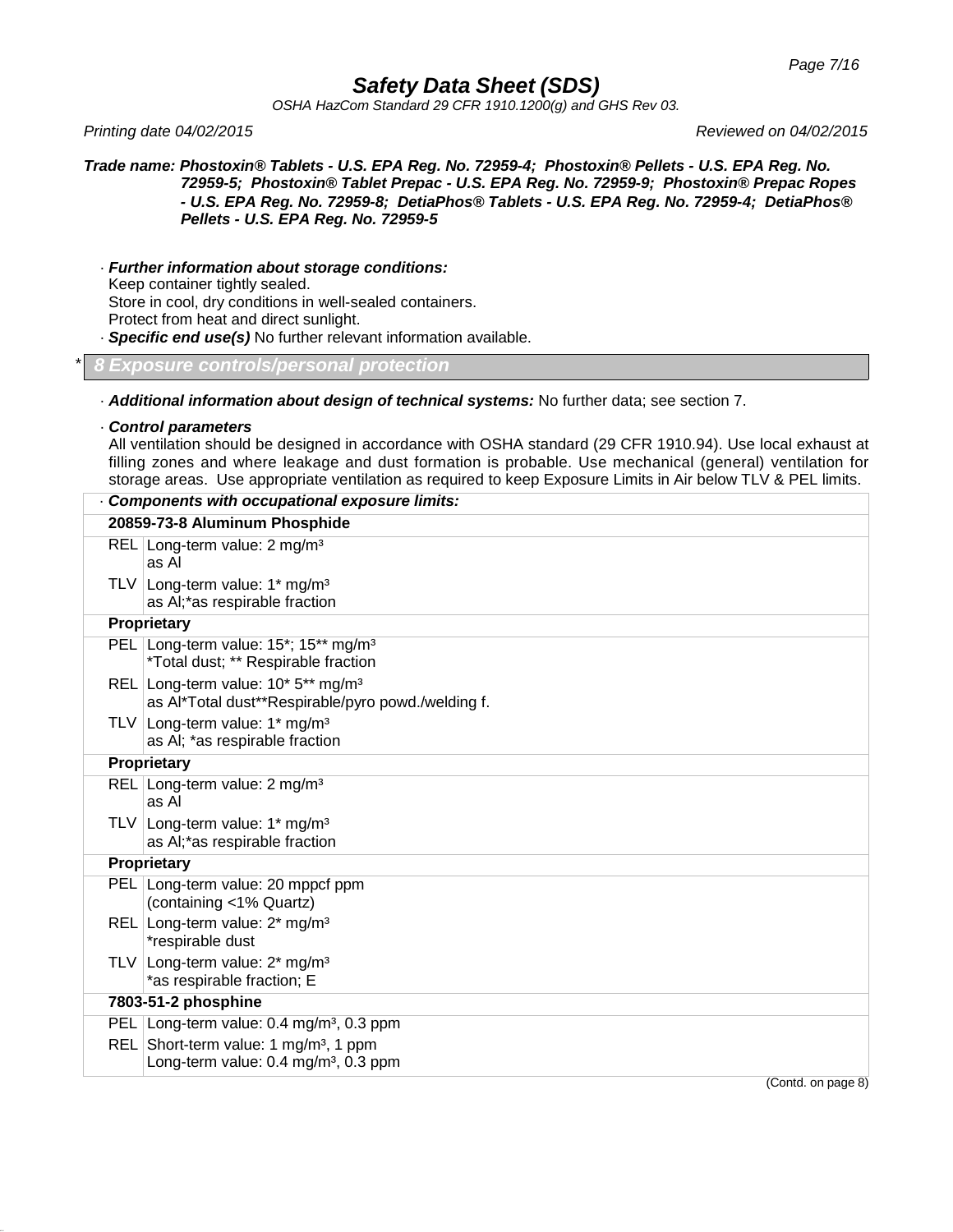*OSHA HazCom Standard 29 CFR 1910.1200(g) and GHS Rev 03.*

*Printing date 04/02/2015 Reviewed on 04/02/2015*

*Trade name: Phostoxin® Tablets - U.S. EPA Reg. No. 72959-4; Phostoxin® Pellets - U.S. EPA Reg. No. 72959-5; Phostoxin® Tablet Prepac - U.S. EPA Reg. No. 72959-9; Phostoxin® Prepac Ropes - U.S. EPA Reg. No. 72959-8; DetiaPhos® Tablets - U.S. EPA Reg. No. 72959-4; DetiaPhos® Pellets - U.S. EPA Reg. No. 72959-5*

TLV Short-term value:  $(1.4)$  mg/m<sup>3</sup>,  $(1)$  ppm Long-term value:  $(0.42)$  mg/m<sup>3</sup>,  $(0.3)$  NIC-0.1 ppm Ceiling limit value: NIC-0.5 ppm

### **7664-41-7 ammonia, anhydrous**

- PEL Long-term value: 35 mg/m<sup>3</sup>, 50 ppm
- REL Short-term value: 27 mg/m<sup>3</sup>, 35 ppm Long-term value: 18 mg/m<sup>3</sup>, 25 ppm
- TLV Short-term value: 24 mg/m³, 35 ppm Long-term value: 17 mg/m<sup>3</sup>, 25 ppm

· *Additional information:* The lists that were valid during the creation were used as basis.

#### · *Exposure controls*

- · *Personal protective equipment:*
- · *General protective and hygienic measures:*

Keep away from foodstuffs, beverages and feed.

Immediately remove all soiled and contaminated clothing and wash before reuse.

Wash hands before breaks and at the end of work.

Avoid contact with the skin.

Avoid contact with the eyes and skin.

#### · *Breathing equipment:*

Respiratory protection will most likely be required while using aluminum phosphide fumigants. If the concentration of phosphine (hydrogen phosphide, PH3) is unknown, NIOSH/MSHA approved SCBA or its equivalent must be worn. Full-face gas mask canister combinations may only be worn at concentrations no higher than 15 ppm.

#### · *Protection of hands:*



Protective gloves

Wear dry gloves of cotton or other material if contact with tablets, pellets, or dust is likely. Gloves should remain dry after use. Aerate gloves and other clothing that may be contaminated in a well-ventilated area prior to laundering.

- · *Material of gloves* Dry gloves of cotton or other material.
- · *Penetration time of glove material*

The exact break-through time has to be determined and observed by the manufacturer of the protective gloves.

· *Eye protection:* Not required.

### \* *9 Physical and chemical properties*

- · *Information on basic physical and chemical properties*
- · *General Information*

| Appearance:     |                                  |
|-----------------|----------------------------------|
| Form:           | Solid                            |
| Color:          | Greenish-gray                    |
| . Odor:         | Garlic, carbide or decaying fish |
| Odor threshold: | Not determined.                  |
| · pH-value:     | Not applicable.                  |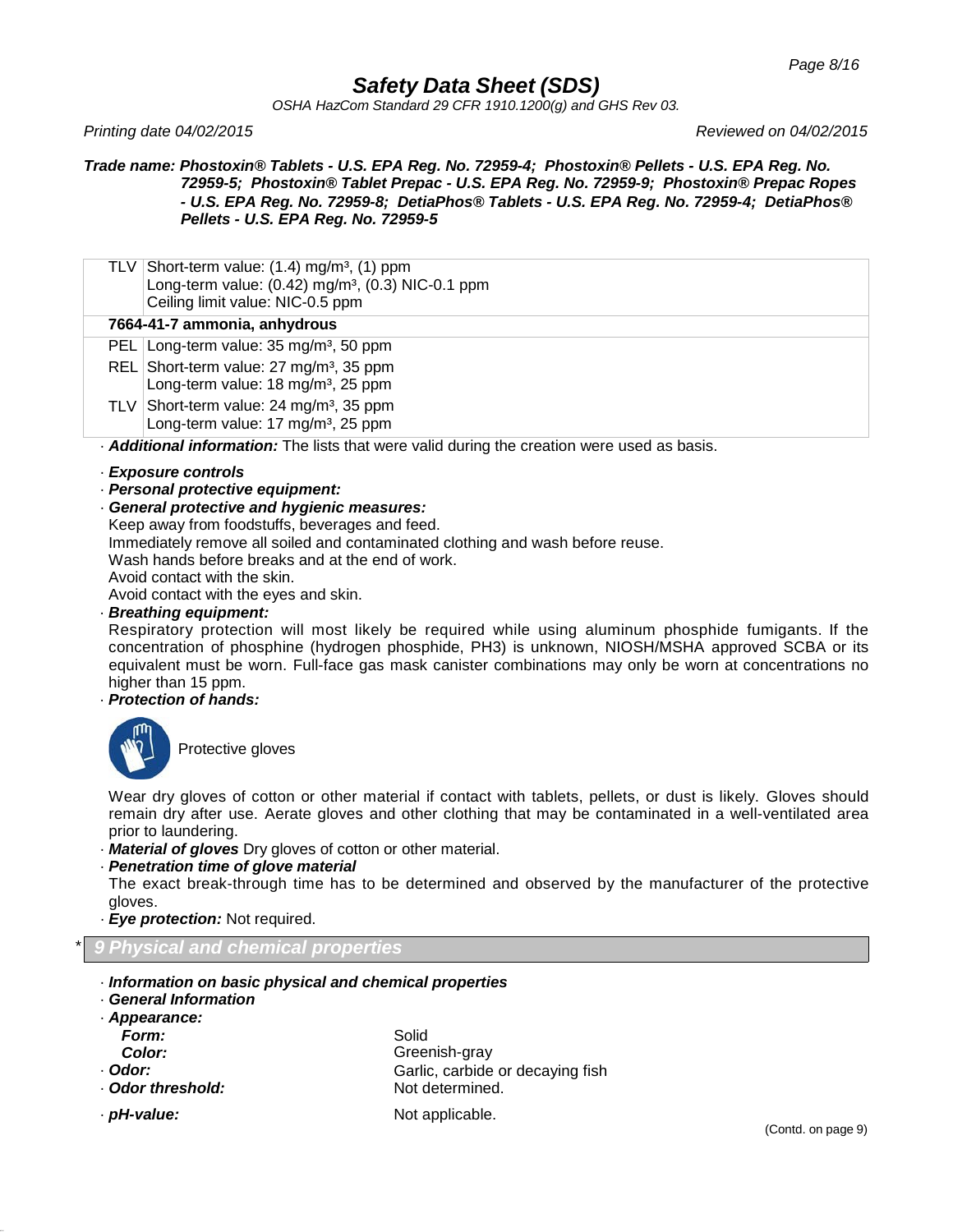*OSHA HazCom Standard 29 CFR 1910.1200(g) and GHS Rev 03.*

*Printing date 04/02/2015 Reviewed on 04/02/2015*

*Trade name: Phostoxin® Tablets - U.S. EPA Reg. No. 72959-4; Phostoxin® Pellets - U.S. EPA Reg. No. 72959-5; Phostoxin® Tablet Prepac - U.S. EPA Reg. No. 72959-9; Phostoxin® Prepac Ropes - U.S. EPA Reg. No. 72959-8; DetiaPhos® Tablets - U.S. EPA Reg. No. 72959-4; DetiaPhos® Pellets - U.S. EPA Reg. No. 72959-5*

| Change in condition<br><b>Melting point/Melting range:</b><br><b>Boiling point/Boiling range:</b> | AIP = >1000 °C (AIP = >1832 °F) (PH3 = -133.5 °C)<br>AIP = >1000 °C (AIP = >1832 °F) (PH3 = -87.7 °C)                                              |
|---------------------------------------------------------------------------------------------------|----------------------------------------------------------------------------------------------------------------------------------------------------|
| · Flash point:                                                                                    | Not determined                                                                                                                                     |
| · Flammability (solid, gaseous):                                                                  | Contact with water or acids liberates extremely flammable gases.                                                                                   |
| · Ignition temperature:                                                                           | Not determined                                                                                                                                     |
| - Decomposition temperature:                                                                      | Decomposes at ambient conditions when moisture is present.                                                                                         |
| · Auto igniting:                                                                                  | Spontaneously flammable in air.                                                                                                                    |
| Danger of explosion:                                                                              | Not determined.                                                                                                                                    |
| · Explosion limits:<br>Lower:<br><b>Upper:</b>                                                    | 1.8 Vol % (for PH3)<br>Not established Vol % (for PH3)                                                                                             |
| · Vapor pressure:                                                                                 | $AIP = 0$ mm Hg<br>PH3 = 40 mm Hg @ -129.4 °C<br>$AC = 100$ mm Hg @ 26.7 °C                                                                        |
| Density @ 20 °C (68 °F):<br>· Relative density<br>· Vapor density<br>- Evaporation rate           | AIP = $2.85$ g/cm <sup>3</sup> (AIP = $23.783$ lbs/gal) (PH3 = $1.17$ g/cm <sup>3</sup> )<br>Not determined.<br>Not applicable.<br>Not applicable. |
| · Solubility in / Miscibility with<br>Water:                                                      | $AIP = Insoluble, reacts$<br>PH3 = 26 cc in 100 ml at 17 °C<br>$AC = Very$ soluble, reacts                                                         |
| - Partition coefficient (n-octanol/water): Not determined.                                        |                                                                                                                                                    |
| · Viscosity:<br>Dynamic:<br>Kinematic:                                                            | Not applicable.<br>Not applicable.                                                                                                                 |
| · Solvent content:<br><b>Organic solvents:</b>                                                    | 0.0%                                                                                                                                               |
| <b>Solids content:</b><br>- Other information                                                     | 100.0%<br>No further relevant information available.                                                                                               |

· *Reactivity* No further relevant information available.

· *Chemical stability*

Products are stable to most chemical reactions, except for hydrolysis. Products will react with moist air, liquid water, acids and some other liquids to produce toxic and flammable phosphine (hydrogen phosphide, PH3) gas.

· *Thermal decomposition / conditions to be avoided:* No decomposition if used according to specifications.

· *Possibility of hazardous reactions*

Contact with water releases flammable gases.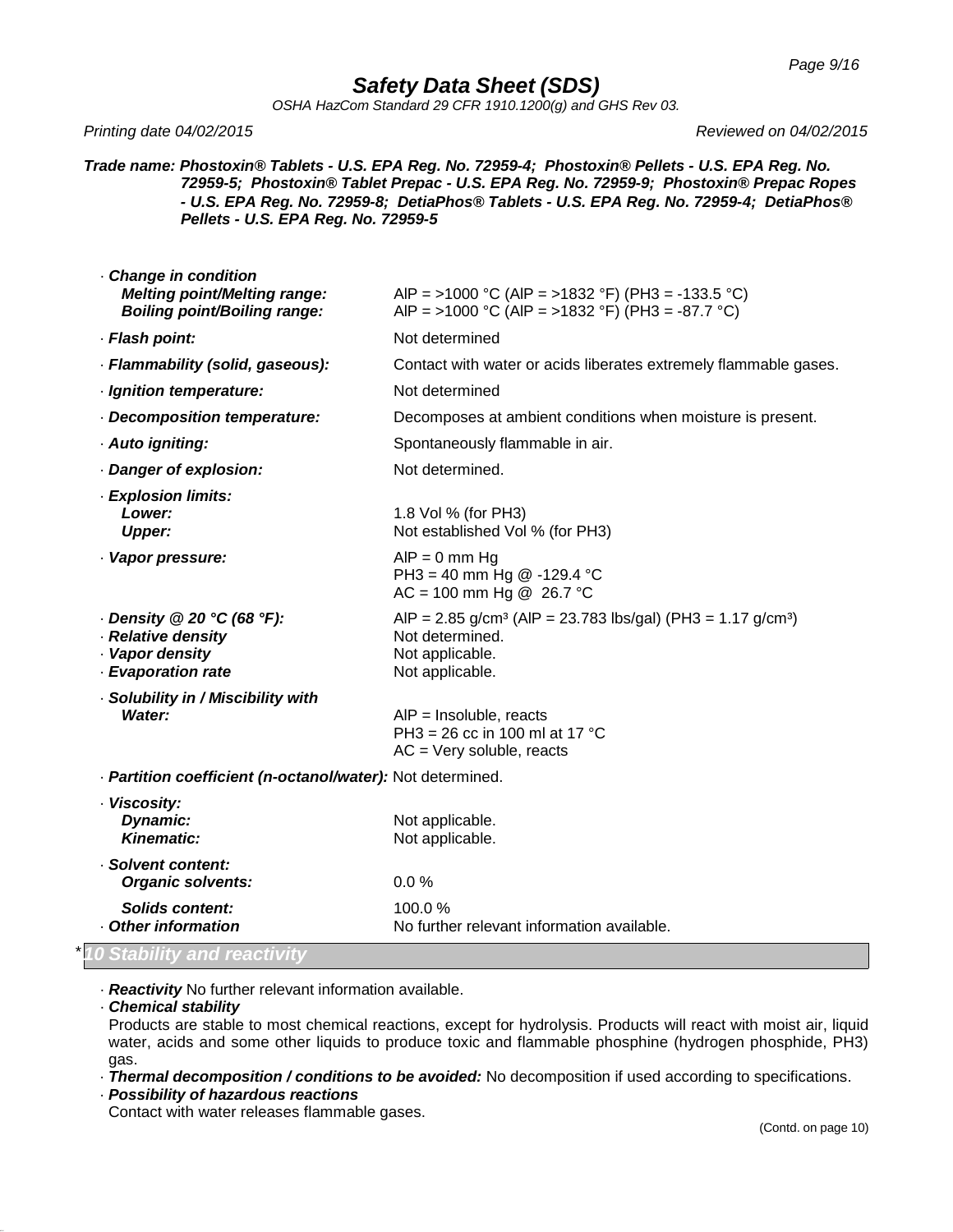*OSHA HazCom Standard 29 CFR 1910.1200(g) and GHS Rev 03.*

*Printing date 04/02/2015 Reviewed on 04/02/2015*

*Trade name: Phostoxin® Tablets - U.S. EPA Reg. No. 72959-4; Phostoxin® Pellets - U.S. EPA Reg. No. 72959-5; Phostoxin® Tablet Prepac - U.S. EPA Reg. No. 72959-9; Phostoxin® Prepac Ropes - U.S. EPA Reg. No. 72959-8; DetiaPhos® Tablets - U.S. EPA Reg. No. 72959-4; DetiaPhos® Pellets - U.S. EPA Reg. No. 72959-5*

Contact with water releases toxic gases.

- · *Conditions to avoid:* Avoid prolonged exposure to air.
- · *Incompatible materials:* Water, acids, bases, strong oxidizing agents and strong reducing agents.
- · *Hazardous decomposition products:*

Oxides of aluminum, phosphorous, nitrogen (NOx), carbon, phosphine gas (hydrogen phosphide, PH3), ammonia and phosphoric acid.

#### · *Additional information:*

Phosphine (hydrogen phosphide, PH3) gas may react with certain metals and cause corrosion, especially at higher temperatures and relative humidity. Metals such as copper, brass and other copper alloys, and precious metals such as gold and silver are susceptible to corrosion by phosphine. Small electric motors, smoke detectors, brass sprinkler heads, batteries and battery chargers, fork lifts, temperature monitoring systems, switching gears, communication devices, computers, calculators and other electrical equipment may be damaged by this gas. Phosphine (hydrogen phosphide, PH3) will also react with certain metallic salts and, therefore, sensitive items such as photographic film, some inorganic pigments, etc., should not be exposed.

### \**11 Toxicological information*

#### · *Information on toxicological effects*

|  |  | · Acute toxicity: |
|--|--|-------------------|
|--|--|-------------------|

|                                                                                                                                                                                                                                                                                                                                                                                                                                                                    | LD/LC50 values that are relevant for classification:        |                                                                                                    |  |
|--------------------------------------------------------------------------------------------------------------------------------------------------------------------------------------------------------------------------------------------------------------------------------------------------------------------------------------------------------------------------------------------------------------------------------------------------------------------|-------------------------------------------------------------|----------------------------------------------------------------------------------------------------|--|
|                                                                                                                                                                                                                                                                                                                                                                                                                                                                    | 20859-73-8 Aluminum Phosphide                               |                                                                                                    |  |
| Oral                                                                                                                                                                                                                                                                                                                                                                                                                                                               | LD50                                                        | $0.4$ mg/kg (rat)                                                                                  |  |
|                                                                                                                                                                                                                                                                                                                                                                                                                                                                    | 1111-78-0 Ammonium Carbamate                                |                                                                                                    |  |
| Oral                                                                                                                                                                                                                                                                                                                                                                                                                                                               | LD50                                                        | 1470 mg/kg (rat)                                                                                   |  |
|                                                                                                                                                                                                                                                                                                                                                                                                                                                                    | Inhalative   LC50/96 hours   37 mg/l (Trout)                |                                                                                                    |  |
|                                                                                                                                                                                                                                                                                                                                                                                                                                                                    | 7803-51-2 phosphine                                         |                                                                                                    |  |
| Inhalative LC50/1 h                                                                                                                                                                                                                                                                                                                                                                                                                                                |                                                             | 180 ppm $(rat)$                                                                                    |  |
|                                                                                                                                                                                                                                                                                                                                                                                                                                                                    | 7664-41-7 ammonia, anhydrous                                |                                                                                                    |  |
| Oral                                                                                                                                                                                                                                                                                                                                                                                                                                                               | LD50                                                        | 350 mg/kg (rat)                                                                                    |  |
| Inhalative   LC50/4 h                                                                                                                                                                                                                                                                                                                                                                                                                                              |                                                             | 2000 mg/l (rat)                                                                                    |  |
| · Primary irritant effect:<br>on the skin:<br>May be irritating.<br>Irritant to skin and mucous membranes.<br>$\cdot$ on the eye:<br>Direct contact may cause eye irritation.<br>Strong irritant with the danger of severe eye injury.<br>Causes serious eye irritation.<br>· Additional toxicological information:<br>The product shows the following dangers according to internally approved calculation methods for<br>preparations:<br>Irritant<br>Very toxic |                                                             |                                                                                                    |  |
|                                                                                                                                                                                                                                                                                                                                                                                                                                                                    | Carcinogenic categories<br>Group 1 - Carcinogenic to humans | · IARC (International Agency for Research on Cancer)<br>Group 2A - Probably carcinogenic to humans |  |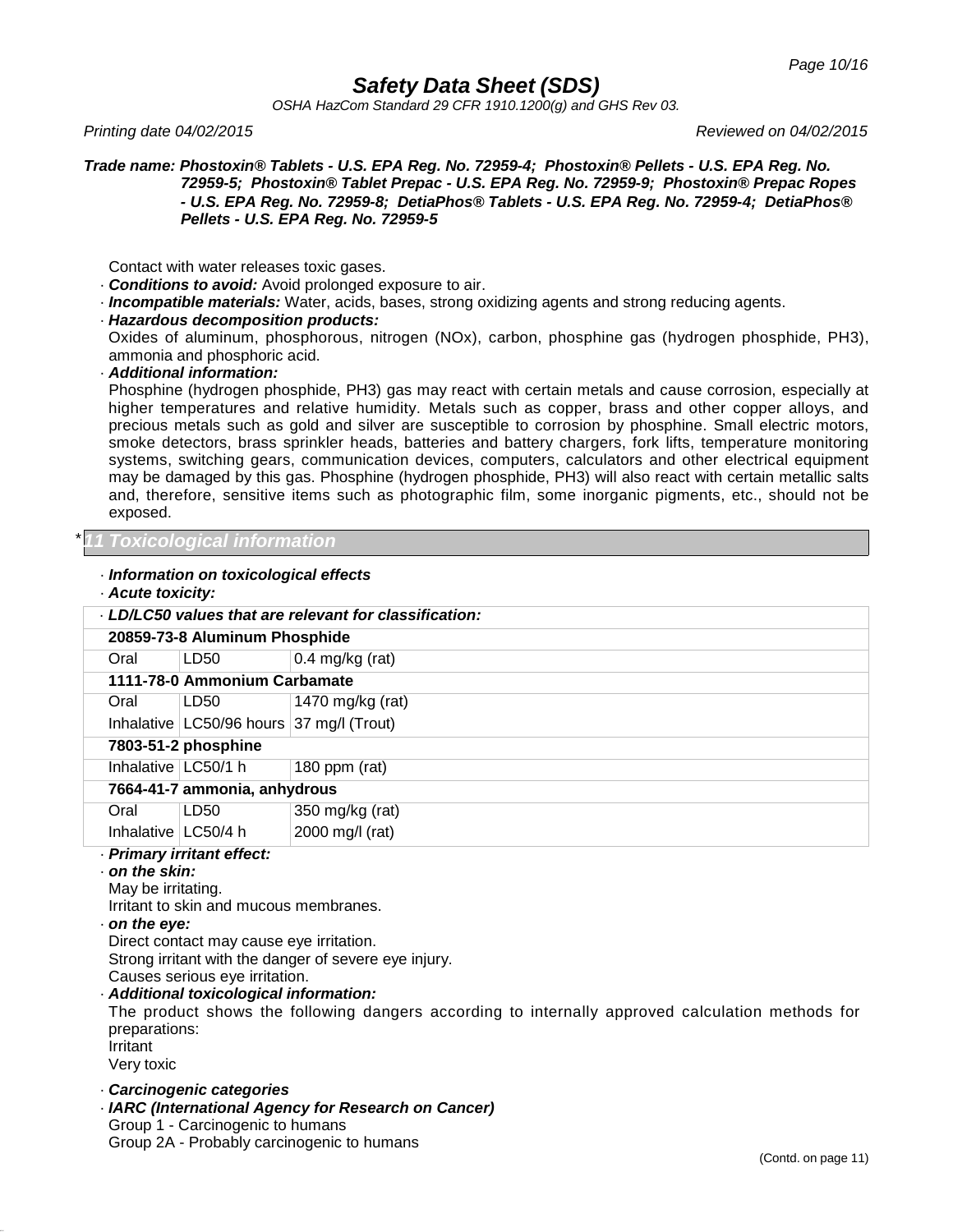*OSHA HazCom Standard 29 CFR 1910.1200(g) and GHS Rev 03.*

*Printing date 04/02/2015 Reviewed on 04/02/2015*

*Trade name: Phostoxin® Tablets - U.S. EPA Reg. No. 72959-4; Phostoxin® Pellets - U.S. EPA Reg. No. 72959-5; Phostoxin® Tablet Prepac - U.S. EPA Reg. No. 72959-9; Phostoxin® Prepac Ropes - U.S. EPA Reg. No. 72959-8; DetiaPhos® Tablets - U.S. EPA Reg. No. 72959-4; DetiaPhos® Pellets - U.S. EPA Reg. No. 72959-5*

Group 2B - Possibly carcinogenic to humans

Group 3 - Not classifiable as to its carcinogenicity to humans

Group 4 - Probably not carcinogenic to humans

Proprietary 2B

#### · *NTP (National Toxicology Program)*

None of the ingredients are listed.

· *OSHA-Ca (Occupational Safety & Health Administration)* None of the ingredients are listed.

\**12 Ecological information*

· *Toxicity* The hazards for the aquatic environment are unknown.

· *Aquatic toxicity:*

Avoid release into the environment. Runoff from fire control or dilution water may cause pollution.

### **1111-78-0 Ammonium Carbamate**

EC50 129.1 mg/l (Green algae)

63 mg/l (Water flea)

- · *Persistence and degradability* No further relevant information available.
- · *Behavior in environmental systems:*
- · *Bioaccumulative potential* No further relevant information available.
- · *Mobility in soil* No further relevant information available.
- · *Ecotoxical effects:*
- · *Remark:* Very toxic for fish
- · *Additional ecological information:*
- · *General notes:*

Do not allow product to reach ground water, water course or sewage system.

Danger to drinking water if even small quantities leak into the ground.

Also poisonous for fish and plankton in water bodies.

Very toxic for aquatic organisms

- · *Results of PBT and vPvB assessment*
- · *PBT:* Not applicable.
- · *vPvB:* Not applicable.
- · *Other adverse effects* No further relevant information available.

### \**13 Disposal considerations*

#### · *Waste treatment methods*

#### · *Recommendation:*

Must not be disposed of together with household garbage. Do not allow product to reach sewage system. When being disposed of, spilled or partially reacted Phostoxin or DetiaPhos products are considered hazardous wastes under existing Federal Regulations. If properly exposed, the grayish-white residual dust after a fumigation will not be a hazardous waste and normally contains only a very small amount of unreacted aluminum phosphide. This waste will be safe for disposal. However, the spent residual dust from incompletely exposed Phostoxin or DetiaPhos products may require special care. Triple rinse tablet and pellet flasks and stoppers with water and then offer for recycling or reconditioning; or puncture and dispose of in a sanitary landfill, or by other procedures approved by state and local authorities. Rinsate may be disposed of in a storm sewer, sanitary landfill or by other approved procedures. Or, it is permissible to remove lids and expose empty flasks to atmospheric conditions until the residue in the flasks is reacted. Then puncture and dispose of in a sanitary landfill or other approved site, or by other procedures approved by state and local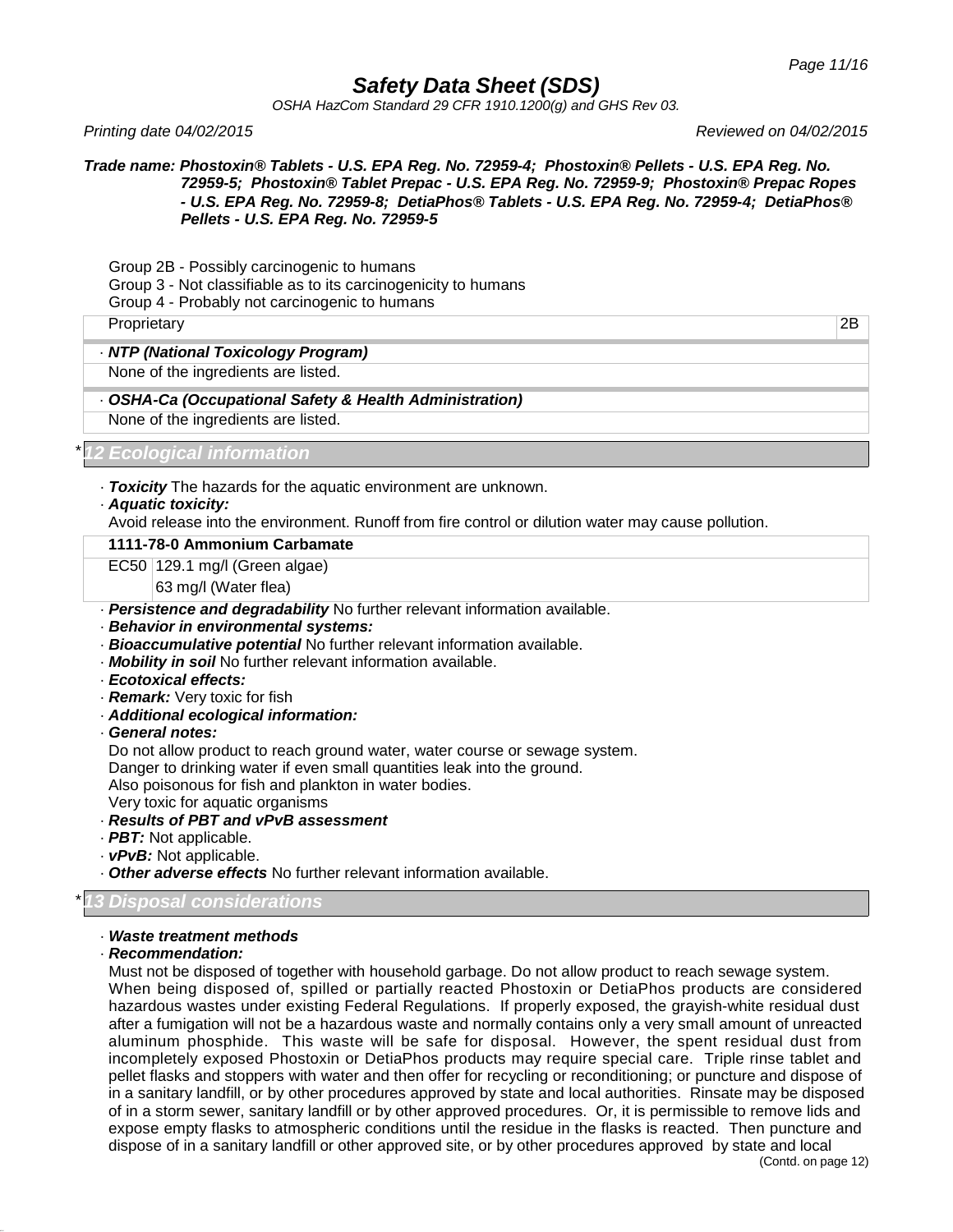*OSHA HazCom Standard 29 CFR 1910.1200(g) and GHS Rev 03.*

*Printing date 04/02/2015 Reviewed on 04/02/2015*

#### *Trade name: Phostoxin® Tablets - U.S. EPA Reg. No. 72959-4; Phostoxin® Pellets - U.S. EPA Reg. No. 72959-5; Phostoxin® Tablet Prepac - U.S. EPA Reg. No. 72959-9; Phostoxin® Prepac Ropes - U.S. EPA Reg. No. 72959-8; DetiaPhos® Tablets - U.S. EPA Reg. No. 72959-4; DetiaPhos® Pellets - U.S. EPA Reg. No. 72959-5*

authorities. Some local and state waste disposal regulations may vary from the following recommendations. Disposal procedures should be reviewed with appropriate authorities to ensure compliance with local regulations. Contact your State Pesticide or Environmental Control Agency or Hazardous Waste Specialist at the nearest EPA Regional Office for guidance.

1. Confinement of partially spent residual materials, as in a closed container, or collection and storage of large quantities of dust may result in a fire or explosion hazard. Small amounts of phosphine (hydrogen phosphide, PH3) may be given off from unreacted aluminum phosphide, and confinement of the gas may result in a flash.

2. In open areas, small amounts of spent residual dust or spent packaged products may be disposed of on site by burial or by spreading over the land surface away from inhabited buildings.

3. Residual dust from Phostoxin or DetiaPhos products may also be collected and disposed of at a sanitary landfill, or other approved sites or by other procedures approved by Federal, State or Local authorities.

4. From 3 to 5 kg (7 to 10 lbs.) of spent dust from 2 to 3 flasks of Phostoxin or DetiaPhos may collected for disposal in a 1-gallon bucket. Larger amounts, up to about one-half case, may be collected in burlap, cotton or other types of porous cloth bags for transportation in an open vehicle to the disposal site. Do not collect dust from more than 7 flasks of tablets, 10 flasks of pellets (about 11 kg or 25 lbs.) in a single bag. Do not pile cloth bags together. Do not use this method for partially spent or "green" dust. Caution: Do not collect dust in large drums, dumpsters, plastic bags or other containers where confinement may occur.

### · *Uncleaned packagings:*

#### · *Recommendation:*

Triple rinse tablet and pellet flasks and stoppers with water and then offer for recycling or reconditioning; or puncture and dispose of in a sanitary landfill, or by other procedures approved by state and local authorities.

\**14 Transport information*

- · *UN-Number*
- · *DOT, ADR, IMDG, IATA* UN1397
- · *UN proper shipping name*
- 
- 
- 
- 
- · *Transport hazard class(es)*
- · *DOT*



· *Label* 4.3, 6.1

· *DOT* Aluminum phosphide<br>· *ADR* Aluminum **ADR** Aluminum **ADR** Aluminum UN1397 Aluminum phosphide, ENVIRONMENTALLY **HAZARDOUS** · *IMDG* ALUMINIUM PHOSPHIDE, MARINE POLLUTANT · *IATA* ALUMINIUM PHOSPHIDE

· **Class A.3 Substances which, in contact with water, emit flammable Class** gases

(Contd. on page 13)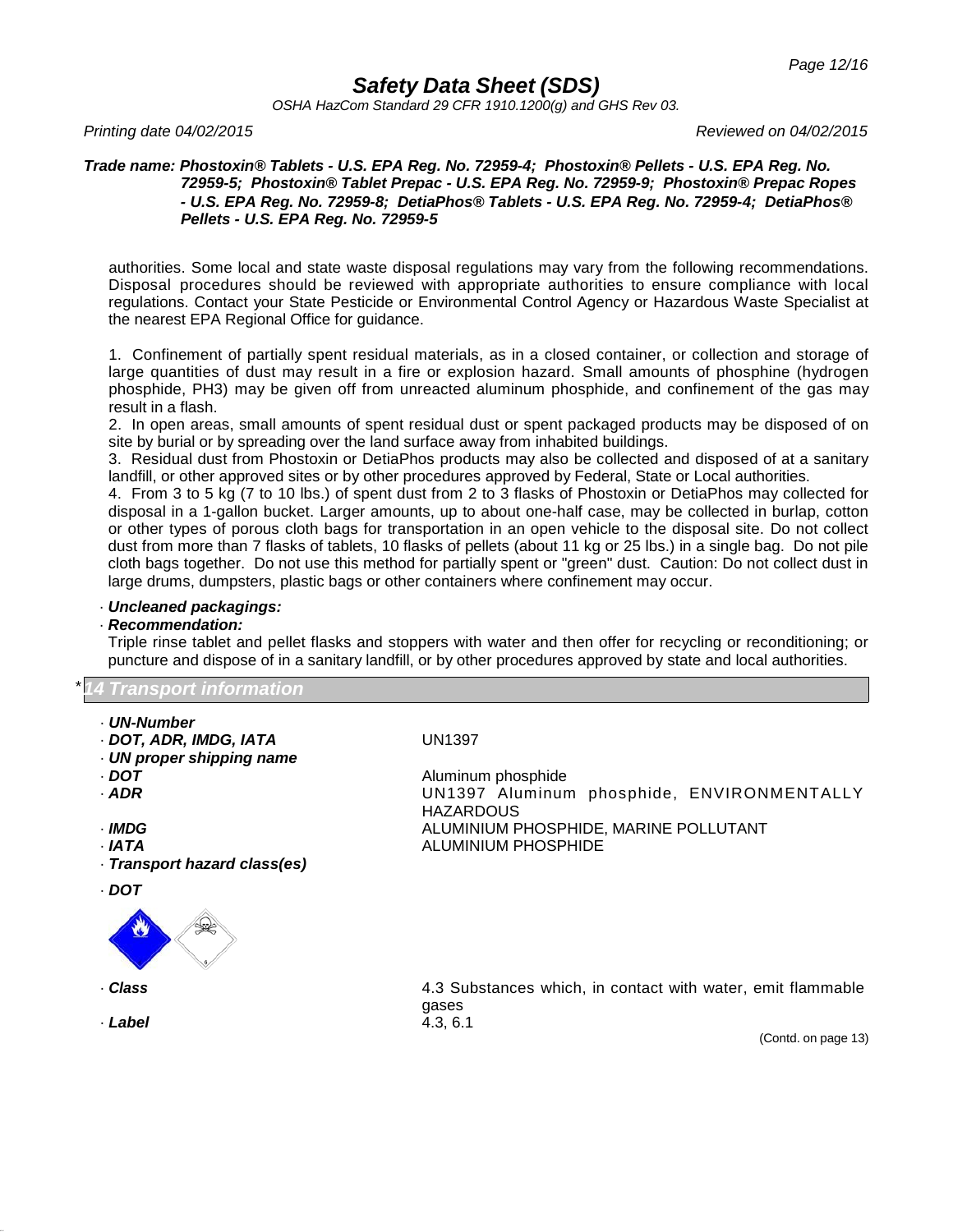*OSHA HazCom Standard 29 CFR 1910.1200(g) and GHS Rev 03.*

*Printing date 04/02/2015 Reviewed on 04/02/2015*

*Trade name: Phostoxin® Tablets - U.S. EPA Reg. No. 72959-4; Phostoxin® Pellets - U.S. EPA Reg. No. 72959-5; Phostoxin® Tablet Prepac - U.S. EPA Reg. No. 72959-9; Phostoxin® Prepac Ropes - U.S. EPA Reg. No. 72959-8; DetiaPhos® Tablets - U.S. EPA Reg. No. 72959-4; DetiaPhos® Pellets - U.S. EPA Reg. No. 72959-5*

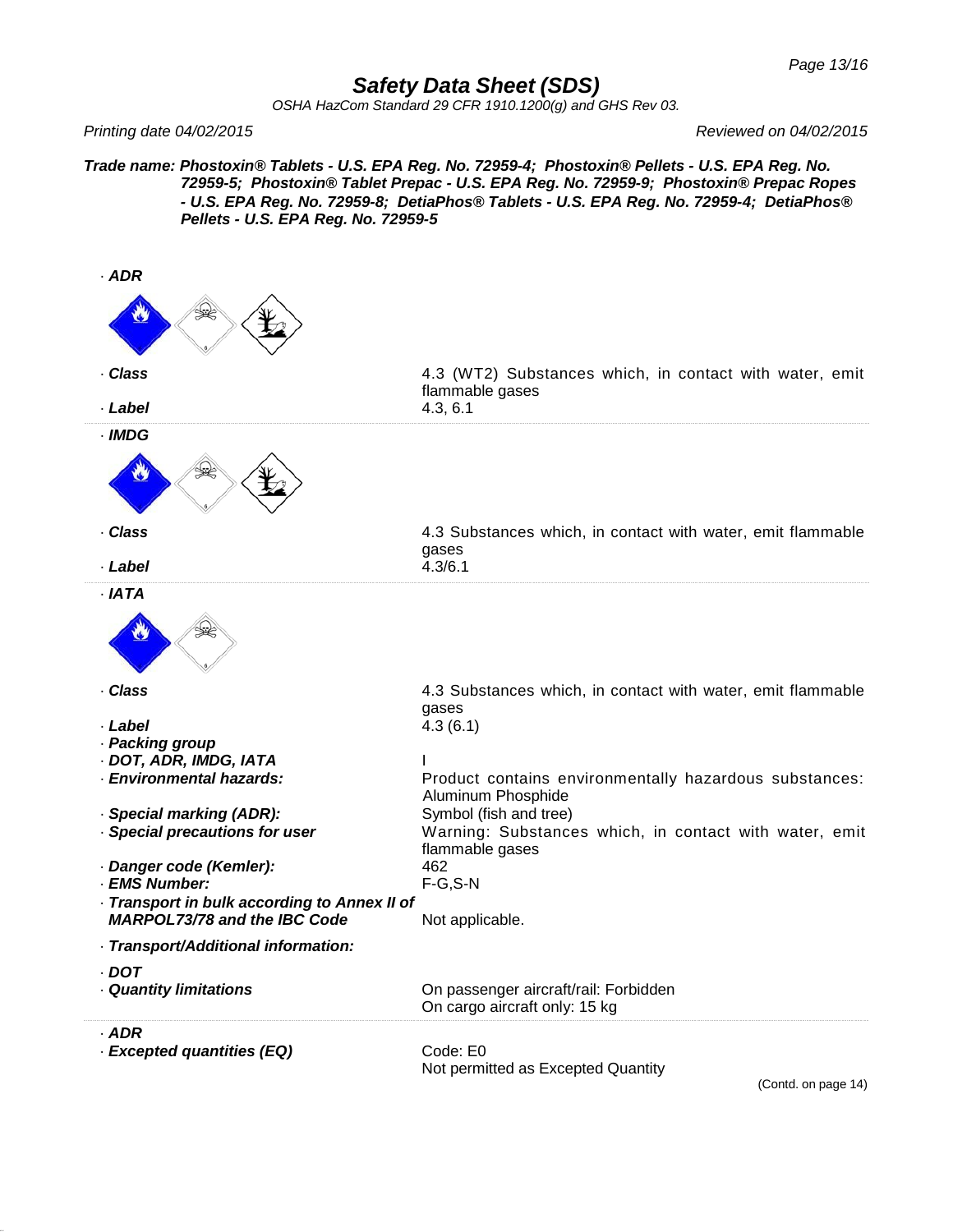*OSHA HazCom Standard 29 CFR 1910.1200(g) and GHS Rev 03.*

*Printing date 04/02/2015 Reviewed on 04/02/2015*

*Trade name: Phostoxin® Tablets - U.S. EPA Reg. No. 72959-4; Phostoxin® Pellets - U.S. EPA Reg. No. 72959-5; Phostoxin® Tablet Prepac - U.S. EPA Reg. No. 72959-9; Phostoxin® Prepac Ropes - U.S. EPA Reg. No. 72959-8; DetiaPhos® Tablets - U.S. EPA Reg. No. 72959-4; DetiaPhos® Pellets - U.S. EPA Reg. No. 72959-5*

- · *IMDG*
- · *Limited quantities (LQ)* 0
- · *Excepted quantities (EQ)* Code: E0

Not permitted as Excepted Quantity · *UN "Model Regulation":* UN 1397 , Aluminum phosphide, ENVIRONMENTALLY HAZARDOUS, 4.3, 6.1, I

### \**15 Regulatory information*

· *Safety, health and environmental regulations/legislation specific for the substance or mixture* · *Sara*

|                  | · Section 355 (extremely hazardous substances):                    |          |
|------------------|--------------------------------------------------------------------|----------|
|                  | 20859-73-8 Aluminum Phosphide                                      |          |
|                  | · Section 313 (Specific toxic chemical listings):                  |          |
|                  | 20859-73-8 Aluminum Phosphide                                      |          |
|                  | Proprietary                                                        |          |
|                  | Proprietary                                                        |          |
|                  | - TSCA (Toxic Substances Control Act):                             |          |
|                  | 20859-73-8 Aluminum Phosphide                                      |          |
|                  | Proprietary                                                        |          |
|                  | Proprietary                                                        |          |
|                  | Proprietary                                                        |          |
|                  | Proprietary                                                        |          |
|                  | Proprietary                                                        |          |
| - Proposition 65 |                                                                    |          |
|                  | Chemicals known to cause cancer:                                   |          |
|                  | None of the ingredients are listed.                                |          |
|                  | Chemicals known to cause reproductive toxicity for females:        |          |
|                  | None of the ingredients are listed.                                |          |
|                  | . Chemicals known to cause reproductive toxicity for males:        |          |
|                  | None of the ingredients are listed.                                |          |
|                  | Chemicals known to cause developmental toxicity:                   |          |
|                  | None of the ingredients are listed.                                |          |
|                  | · Carcinogenic categories                                          |          |
|                  | - EPA (Environmental Protection Agency)                            |          |
| Proprietary      |                                                                    | D, I, II |
|                  | · TLV (Threshold Limit Value established by ACGIH)                 |          |
| Proprietary      |                                                                    | A4       |
| Proprietary      |                                                                    | A4       |
|                  | - NIOSH-Ca (National Institute for Occupational Safety and Health) |          |
|                  | None of the ingredients are listed.                                |          |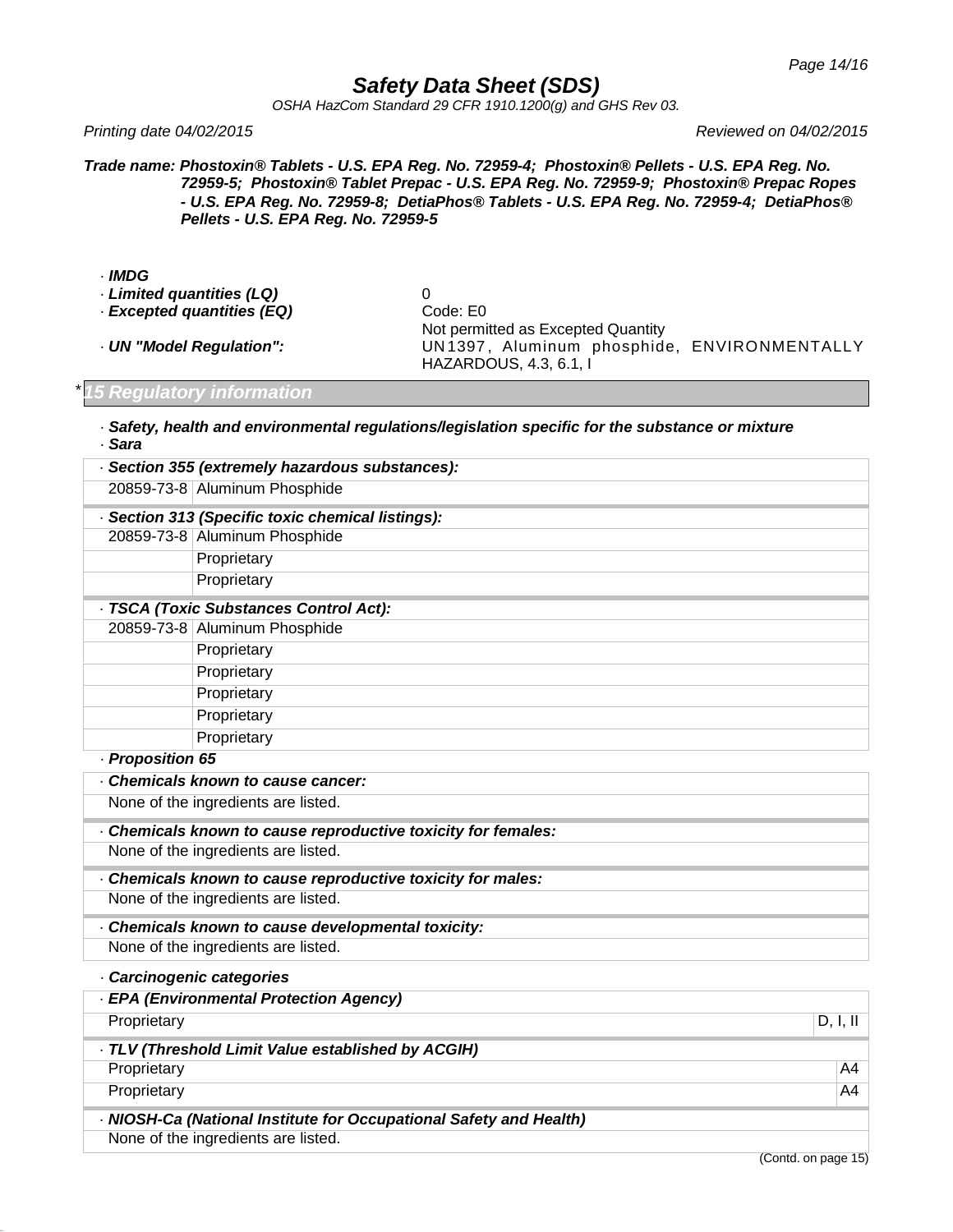*OSHA HazCom Standard 29 CFR 1910.1200(g) and GHS Rev 03.*

*Printing date 04/02/2015 Reviewed on 04/02/2015*

*Trade name: Phostoxin® Tablets - U.S. EPA Reg. No. 72959-4; Phostoxin® Pellets - U.S. EPA Reg. No. 72959-5; Phostoxin® Tablet Prepac - U.S. EPA Reg. No. 72959-9; Phostoxin® Prepac Ropes - U.S. EPA Reg. No. 72959-8; DetiaPhos® Tablets - U.S. EPA Reg. No. 72959-4; DetiaPhos® Pellets - U.S. EPA Reg. No. 72959-5*

#### · *GHS label elements*

This product is labeled according to FIFRA.

The product is classified and labeled according to the Globally Harmonized System (GHS).

· *Hazard pictograms*



- · *Signal word* Danger
- · *Hazard-determining components of labeling:*
- Aluminum Phosphide Ammonium Carbamate **Proprietary**

#### · *Hazard statements*

In contact with water releases flammable gases which may ignite spontaneously.

Fatal if swallowed or if inhaled.

Causes skin irritation.

Causes serious eye damage.

Very toxic to aquatic life.

· *Precautionary statements*

Keep away from any possible contact with water, because of violent reaction and possible flash fire. Do not breathe dust/fume/gas/mist/vapors/spray.

Wear respiratory protection.

Wear protective gloves / eye protection / face protection.

Avoid release to the environment.

Wash thoroughly after handling.

Do not eat, drink or smoke when using this product.

If swallowed: Immediately call a poison center/doctor.

If in eyes: Rinse cautiously with water for several minutes. Remove contact lenses, if present and easy to do. Continue rinsing.

Specific treatment is urgent (see supplementary first aid instructions on this Safety Data Sheet).

Take off contaminated clothing and wash before reuse.

IF INHALED: Remove victim to fresh air and keep at rest in a position comfortable for breathing.

If skin irritation occurs: Get medical advice/attention.

In case of fire: Use for extinction: CO2, sand, extinguishing powder.

If on skin: Wash with plenty of water.

Collect spillage.

Store locked up.

Store in a well-ventilated place. Keep container tightly closed.

Store in a dry place. Store in a closed container.

Dispose of contents/container in accordance with local/regional/national/international regulations.

#### · *National regulations:*

The product is subject to be labeled according with the prevailing version of the regulations on hazardous substances.